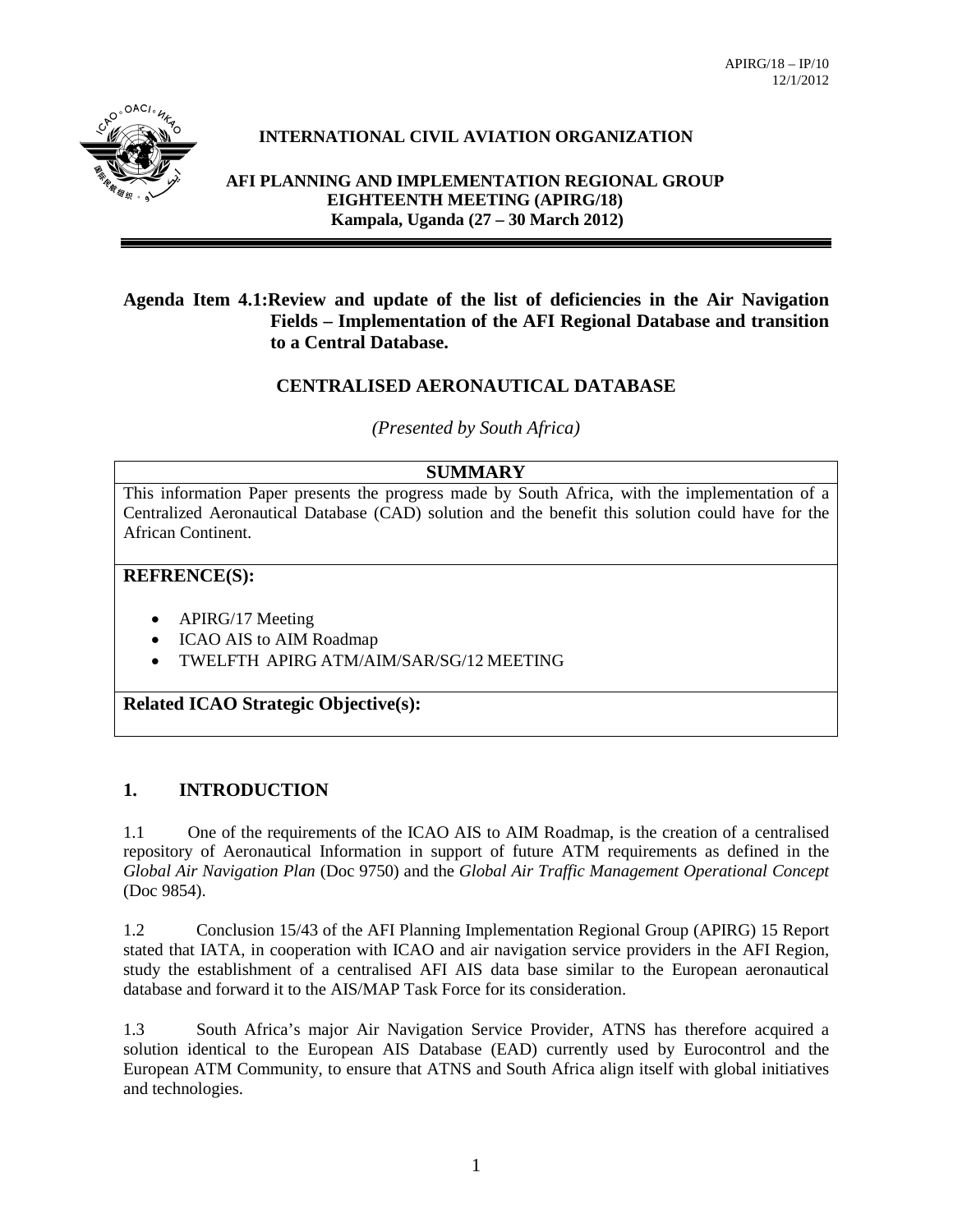## **2. DISCUSSION**

2.1 The ATNS CAD system is identical to the European AIS Database (EAD), this allows for the synchronisation and information sharing between the CAD and EAD and any other compatible databases.

2.2 The ATNS CAD will enhance current AIS service functionalities in support of the air traffic management system envisioned in the *Global Air Traffic Management Operational Concept* (Doc 9854).

2.3 The traditional product centric provision of Aeronautical Information has to be replaced by a data centric and systems oriented solution, one in which timely and quality assured data is made available permanently and dynamically for use in applications that perform the required tasks, be it flight planning, flight management, navigation, separation assurance, Collaborative Decision Making (CDM) or any other strategic or tactical ATM activity.

2.4 To achieve this, Aeronautical Information Services (AIS) has to transition from a general "paper based" information sharing environment to a "digital" information sharing platform.

2.5 This "digital" information sharing platform will be achieved within the CAD system through the functionalities of the following various subsystems:

- CAD BASIC Web-presence for Airline Operators, Pilots and the General Aviation Public to access IAIP information seamlessly and effortlessly;
- SDO Static Data Operation (application utilised to manage the input and output processes of static and dynamic aeronautical information contained within CAD);
- GT Graphical Tools (GIS visualisation of static and dynamic aeronautical information, airspace design etc.);
- eAIP Aeronautical Information Publication (authorising of aeronautical documents as per Annex 15 requirements);
- PAMS Published AIP Management System (document management system for aeronautical documents and charts);
- eCharting Aeronautical Chart Production (application utilised to generate quality, information rich aeronautical charts); and
- AST Accountable Sources Toolkit (application utilised by data originators to provide aeronautical information in a controlled digital environment).

2.6 Aeronautical data not previously accessible in digital format (topographical and obstacle data, etc.) will thus be entered into the CAD system and be available to the entire aviation community, either through direct connection or through an internet based interface.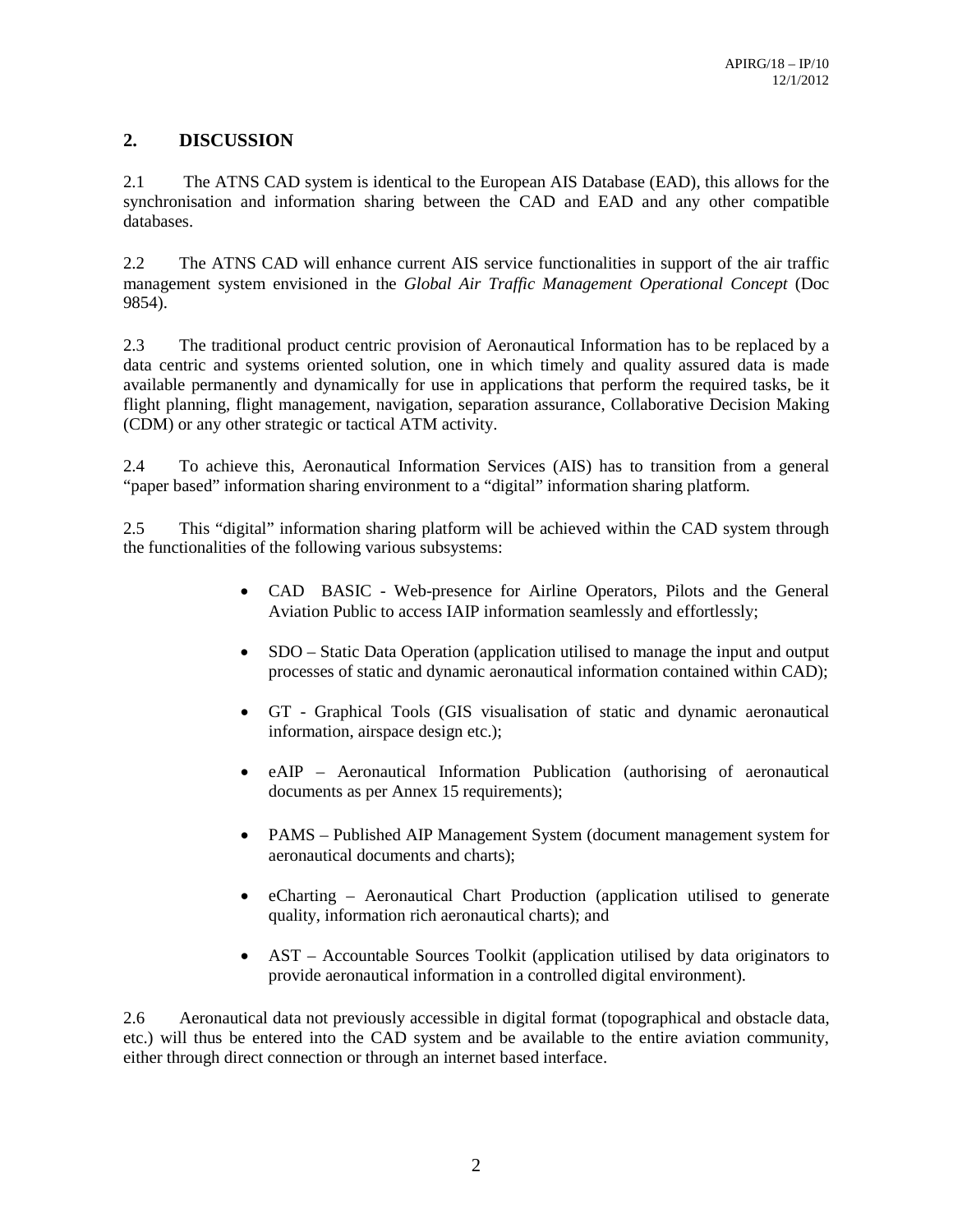2.7 One of the key benefits of the CAD system is that it would allow for the definition of a data "Provider" or "User". A Data Provider (Usually Data Originators, Air Navigation Service Providers or State Civil Aviation Authorities) will be responsible for the following main functions in SDO:

- **SDO Slot Management** The Slot Management provides a set of functionalities to co- ordinate and checks static data changes and makes it effective at a future date (Effective date);
- **SDO Static Data Maintenance** The Static Data Maintenance provides a set of functionalities to insert and maintain static data changes based on the SDO data model entities; and
- **Upload & Download Management** The Upload & Download Management provides a set of functionalities to upload and download aeronautical data in the ARINC 424 or AIXM (XML syntax) exchange format.

2.8 The information contained within the SDO would then be used in creating the required publications (AIP, Supplement or AIC). The publications will then be available in the Published AIP Management System (PAMS) application on the CAD system.

2.9 Data Users (Usually Aircraft Operators, Airport Operators/Developers, Military and General Aviation) are able to perform the following functions using the CAD internet based applications:

- **Generate Reports** Execute pre-defined and saved user-defined reports;
- **Manage User-defined Reports** Define new reports by using the whole range of the supplied SDO database views;
- **Search Published AIP Management System (PAMS)** View aeronautical documents and charts; and
- **SDO Graphical Reporting** Visualisation of Aeronautical Information.

2.10 As the ATNS CAD is based on the Aeronautical Information Conceptual Model (AICM), it would allow for the exchange of the information with any other aviation subsystem utilising the Aeronautical Information Exchange Model (AIXM) principles.

2.11 Other exchange models developed and defined through combined international collaboration of Eurocontrol, FAA, etc. for the exchange of information include:

- Aeronautical Information Exchange Model (AIXM);
- Airport Mapping Exchange Model (AMXM);
- Weather Information Exchange Model (WXXM); and
- Environmental Information Exchange Model (ENXM).

2.12 The benefit this holds for the African continent is the exchange and information sharing between the CAD and any other compatible databases, based on System to System Interfaces which allows data providers and users to integrate into the CAD system via a standardized interface with existing or new systems.

## **CONCLUSION**

2.13 The ATNS CAD is a vital asset and is essential for the role of AIS in the evolving world of ATM. Computer-based navigation systems, area navigation (RNAV), required navigation performance (RNP) and other ATM requirements necessitates the need for AIS to be able to provide and manage digital, quality assured information in a timely manner.